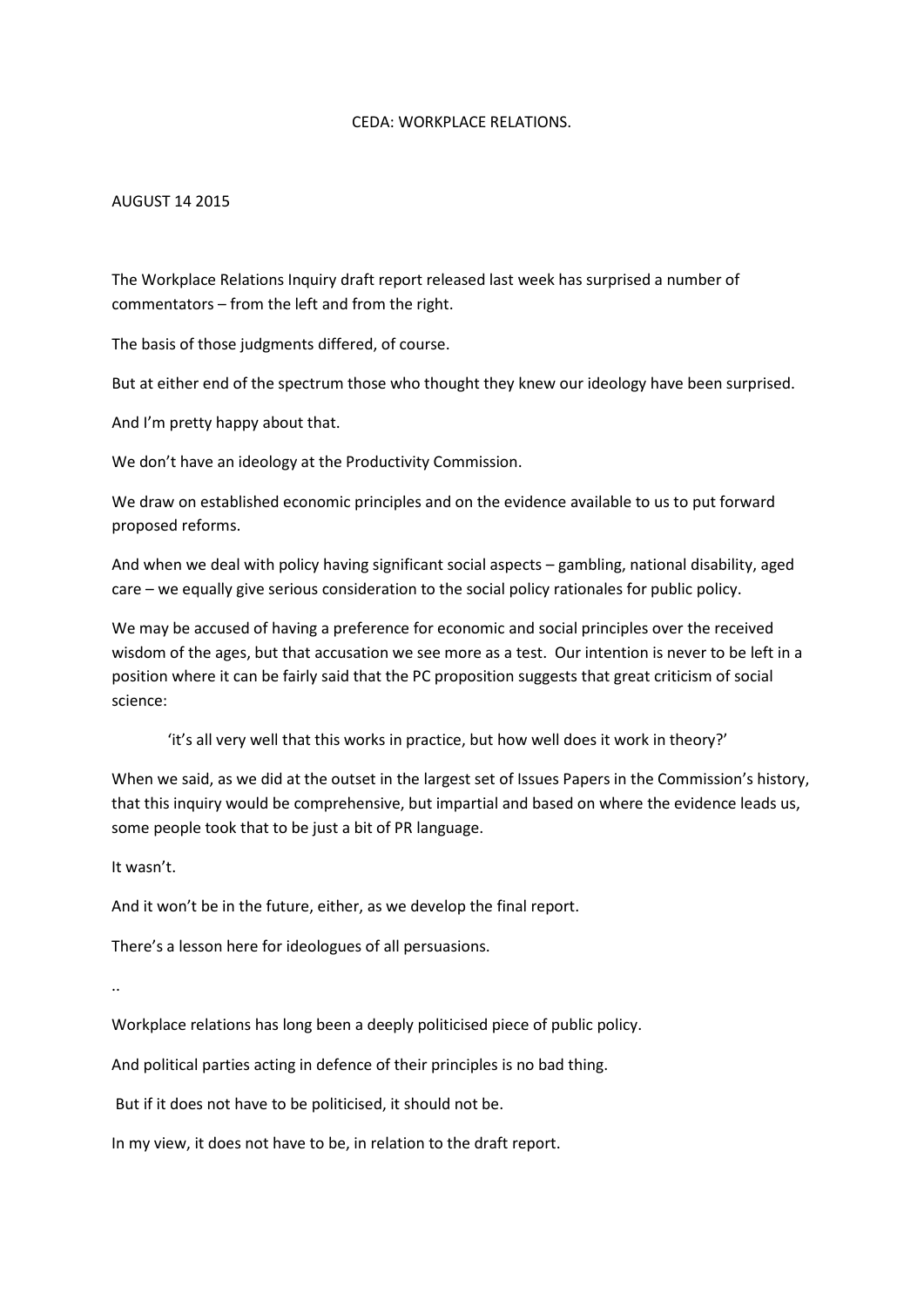And that is simply because the failures we have identified are not failures in the principles behind having workplace regulation, where the politics naturally arises; but failures in *the practices* used (or in some notable cases not used) by the parties - employer, employee and administrator.

We observe and document idiosyncrasy, anachronism and misuse of the system, but we find no case – at this juncture – for abolition of any central element of the system.

That is not to say that we would start from here, if we were designing a workplace relations system.

# We would not.

The crucial point is that since these are not failures of principle, it does not axiomatically follow that our political leaders would or should avoid the chance to look closely at what the evidence reveals and themselves fail to give serious thought to how to respond to the final report, due in late November.

..

Today, I do not propose to list all the reforms we have put forward.

But I will highlight

- some that have received no attention and on which we seek responses;
- some where it will repay a detailed reading of the relevant chapter, as I feel that initial public comment may have misread us; and
- some where the scope of change may have as yet gone unnoticed.

And in support of attempting to solicit submissions for the next phase of this inquiry, let me address them under headings drafted according to a group from whom we would like to hear more.

Not to exclude others from contributing, but chosen where we believe the public understanding of change – without which nothing will move forward - deserves public comment from those most relevant.

And to welcome new ideas provoked by reaction to perceived failings in our draft. Ideas with evidence, for preference.

..

First, however, I'd like to describe the way we arrived at our fundamental draft conclusion: that the Workplace Relations system is not dysfunctional.

The primary elements to the Australian system are:

- the centralised Minimum Wage;
- the National Employment Standards;
- the use of industry-specific awards and enterprise-level agreements;
- individual arrangements; and
- the quasi-judicial body that administers much of it, and makes judgments on disputes.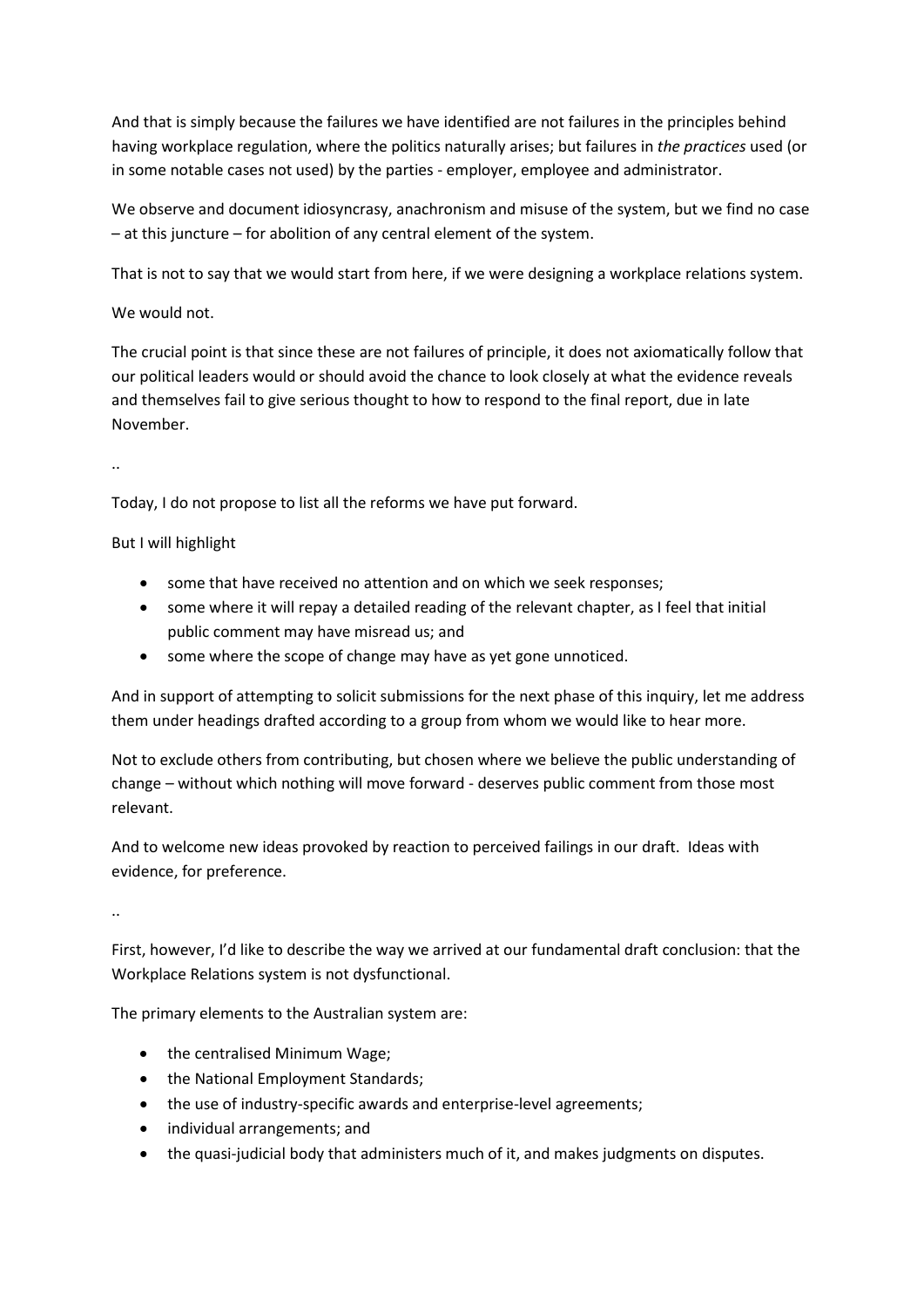Outside that national system live a significant group of State public sector workers.

And a group of workers whose arrangements owe little to the formal workplace relations system, and on which data is poor. In their case, we looked for evidence of public policy problems but found relatively few (migrant workers is one exception, sham contactors another).

Where we could find no evidence of a public policy problem, such as with people working in the much-heralded digital services of Uber and the like, we did not proceed further. But if a public policy problem exists, show us.

..

The core elements of this system involve significant regulation.

We all dislike regulation; but most submissions from most parties called for more, not less.

Flexibility mechanisms allow variation in that regulation, either via statute authorised under enterprise bargaining or Individual Flexibility Agreements; or via common law contracts.

These flexibility arrangements alter arrangements otherwise set in awards, but not the NES or the Minimum Wage.

So from first principles we sought to establish the fundamental basis for regulating, in order to judge its effectiveness.

Our analysis of labour market economics establishes that a fundamental role of labour market regulation is to redress the imbalance between employer and employee.

The reasons for this are not about the character of employers.

They can be observed quite readily: the high costs of switching jobs for individuals; employers often having better information on investment plans and growth opportunities than employees; employers controlling an employee's future employability via references or training opportunities; employers having better knowledge resources (HR, legal) than employees; and the disproportionate size of the risks an employee may take in bargaining hard with an employer.

There are contrary times in the economic cycle, of course, when circumstances favour some employees over employers.

And the ability for employees to organise as unions can also make a difference. But unionisation has fallen steeply in this country, particularly in the private sector.

For all of this, regulation is needed.

Deregulation options, in comparison, may have extreme consequences for whichever party is not ascendant.

Thus regulation should be judged for its ability to offset an excess market power issue as efficiently as possible.

This was the benchmark we used.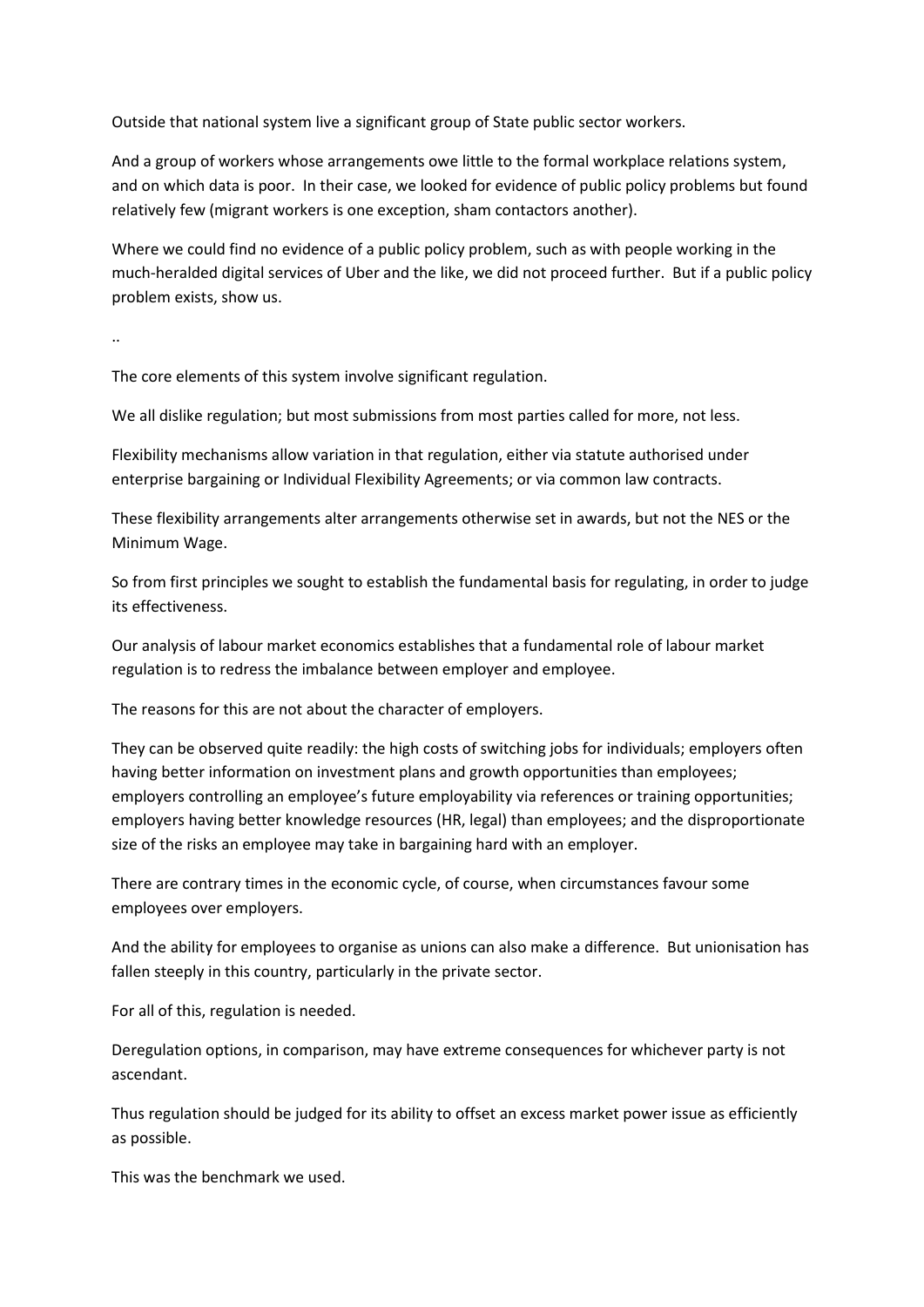We then looked at the alternatives to the current regulated system: both what submitters proposed (and the evidence they used); and what international experience and academic assessment may tell us.

And we assessed the flaws in the current system, the expected benefits of getting from our present system to a desirable alternative, and the transition costs.

Taking in turn the principal elements of the system noted earlier, we identified alternatives to the Minimum Wage.

The evidence is that studies (including our own deep dive, undertaken for this inquiry and covering the most recent data periods – and using both the University of Melbourne HILDA data base and the Department of Employment's RED data base of 2.5 million income support recipients across Australia) could not show that the current Minimum Wage process had delivered *significant* negative employment outcomes. Results were often inconsistent and the breadth of studies was not great.

For those interested, we have a whole Appendix, 38 pages of *summarised* data (and links to further work) devoted to nothing but the research on this topic, from eight empirical Australian studies over the past 15 years.

We looked at overseas studies and though better in quality they were similarly inconsistent.

A recent summary of global evidence from studies of minimum wage impacts on employment by the *The Economist* newspaper puts it succinctly

"….the debate is not settled but the two sides have converged. The debate is now largely between those arguing that there are small negative effects and those who say there are none at all."

We nevertheless looked closely at possible substitutes, as much because the original rationale for the Minimum Wage – Harvester Man – has long been overtaken by shifts in participation rates and family support via the tax and payments system as anything else.

We also note that the Minimum Wage is not well-targeted to the least well-off individuals.

An Earned Income Tax Credit (EITC) is widely used overseas to assist the target group often characterised as the primary focus of current Minimum Wage arrangements. So we examined it.

Despite this it appears – but we still seek evidence to the contrary – that there is no better choice than to improve the current Minimum Wage process by ensuring that its growth does not outstrip the growth in median wages and productivity; and that during downturns, Fair Work Commission analysis should give greater weight to the risks in unemployment.

That is not to say there is no role for an EITC.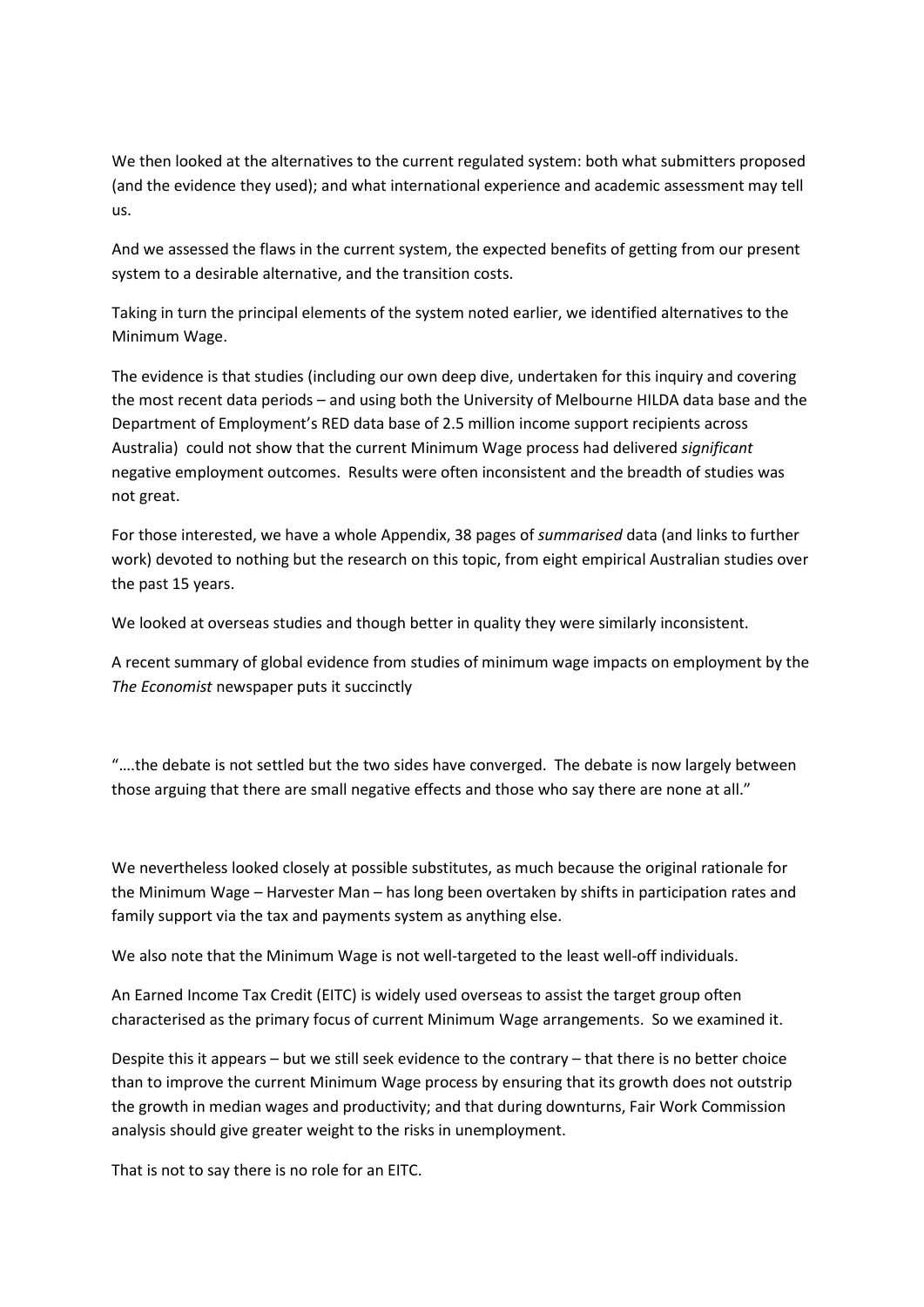But perhaps it will prove to be of more relevance to social policy than to workplace relations.

..

We also looked at the National Employment Standards (NES).

In this case, there were no better alternatives around the world, and there was general support from submissions to the Inquiry.

Nevertheless, it was clear that there was some unconcluded business and some poor incentives.

We have recommended reforms in one case, which I will discuss shortly; and failed to find a satisfactory way of addressing the other (long service leave), as the gains from national symmetry seem small compared to the risks. But tell us if you think otherwise.

..

And we examined alternatives to awards.

Awards are unique to Australia.

We considered the New Zealand model of dissolving awards, as they did two decades ago.

As we explain in the relevant chapters, there appears to be neither support for that from the business community at large, in the submissions to us; nor is there a case from theory or data to demonstrate the probability that transition cost is likely to be outweighed by clear benefits.

Moreover, awards are not the core of the system they were once.

Although it has taken some time to achieve, awards today are more about the minimum levels of pay or conditions than a process for leveraging wage or condition growth. And yet they also regulate more than pay rates - aspects of superannuation, allowances, hours and rosters, dispute settlement.

They are, in effect, part of the safety net.

Awards cover far fewer workers than in the 1990s, when the choice was made in Australia to go down the path of enterprise bargaining.

Perhaps 19% of employees today are on award rates. That number was 67% in 1990.

They are, however, more widely used when seeking to establish a benchmark for other arrangements – IFAs or first-time Enterprise Bargains for example; and by definition for those on over-award payments.

Eliminating awards is a clear deregulatory option. Yet it was not advocated in most submissions to us, from any quarter.

Nevertheless, we examined its costs and benefits.

Since our fundamental case for regulation is to offset bargaining power, some safeguard for employees affected by such a decision seemed essential.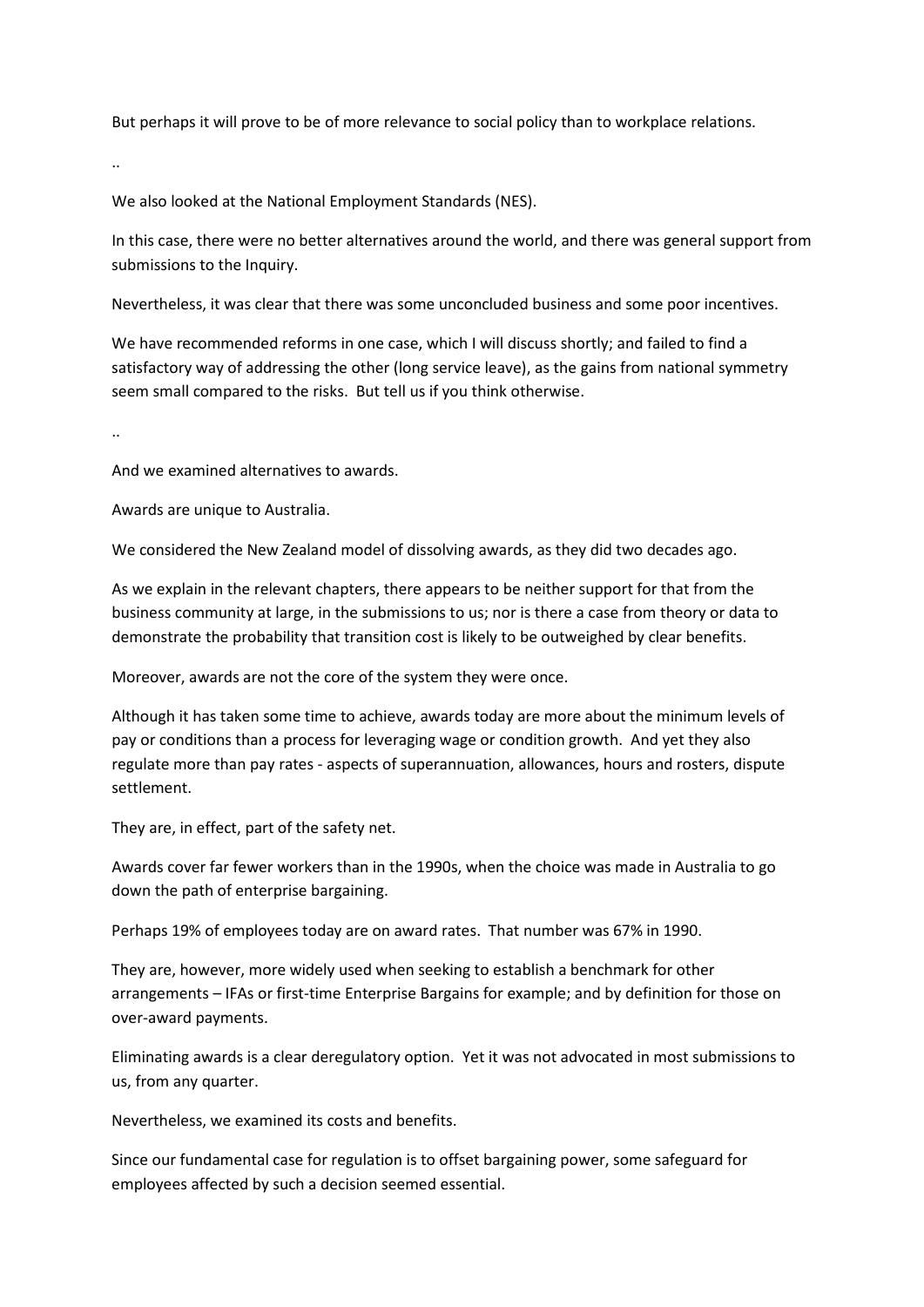Consideration of how to achieve this – expansion of the NES, or use perhaps of a 'common' Enterprise Bargain in an industry as a benchmark, are self-defeating changes; and they otherwise have significant risks to pro-competitive, firm-level variations and innovations in workplace arrangements.

And the benefits to employers need also to be validated. Deregulation by abolishing awards means firms that have chosen *not to move* to Enterprise Bargains or other forms of contract over the two decades they have been available would need to do so.

This group of firms is not small and they show up quite clearly in our analysis: they are primarily SMEs.

Such a deregulation option was not sought by these firms.

Their apparent reluctance to move into the enterprise bargaining system should be given weight.

We did that.

A path strewn with far fewer obstacles to flexibility – but with safeguards for employees - lies in our concept for an Enterprise Contract, designed to allow SMEs to develop enterprise level agreements without having to navigate the enterprise bargaining system.

And in case you are wondering why I keep referring to safeguards, we are yet to receive a submission arguing for no safeguard, consequent on policy change.

..

In our judgment, a revised award modernisation process can also be used to address impediments to flexibility in work places still inherent in awards.

The reduction from thousands to 122 has not removed all anomalies and anachronisms – some of them very costly to workplace innovation.

The approach we recommend for the FWC to follow is consistent with that we undertook ourselves with regard to swaps of public holiday dates and variations to certain penalty rates.

This new approach by the FWC would give priority to change based on analysis of priority issues – areas of contention, serious anomalies and evidence of shift in community needs. It would use new research and analytical capability, and apply new obligations to select reform targets; and seek public input on them. The new Minimum Standards Division would be a proactive reform entity.

..

And we looked at Enterprise Bargains, not just why they are not being used in some areas but also how they are being used.

We found evidence of misuse of some legislative provisions; and where that evidence was strong, we recommend change.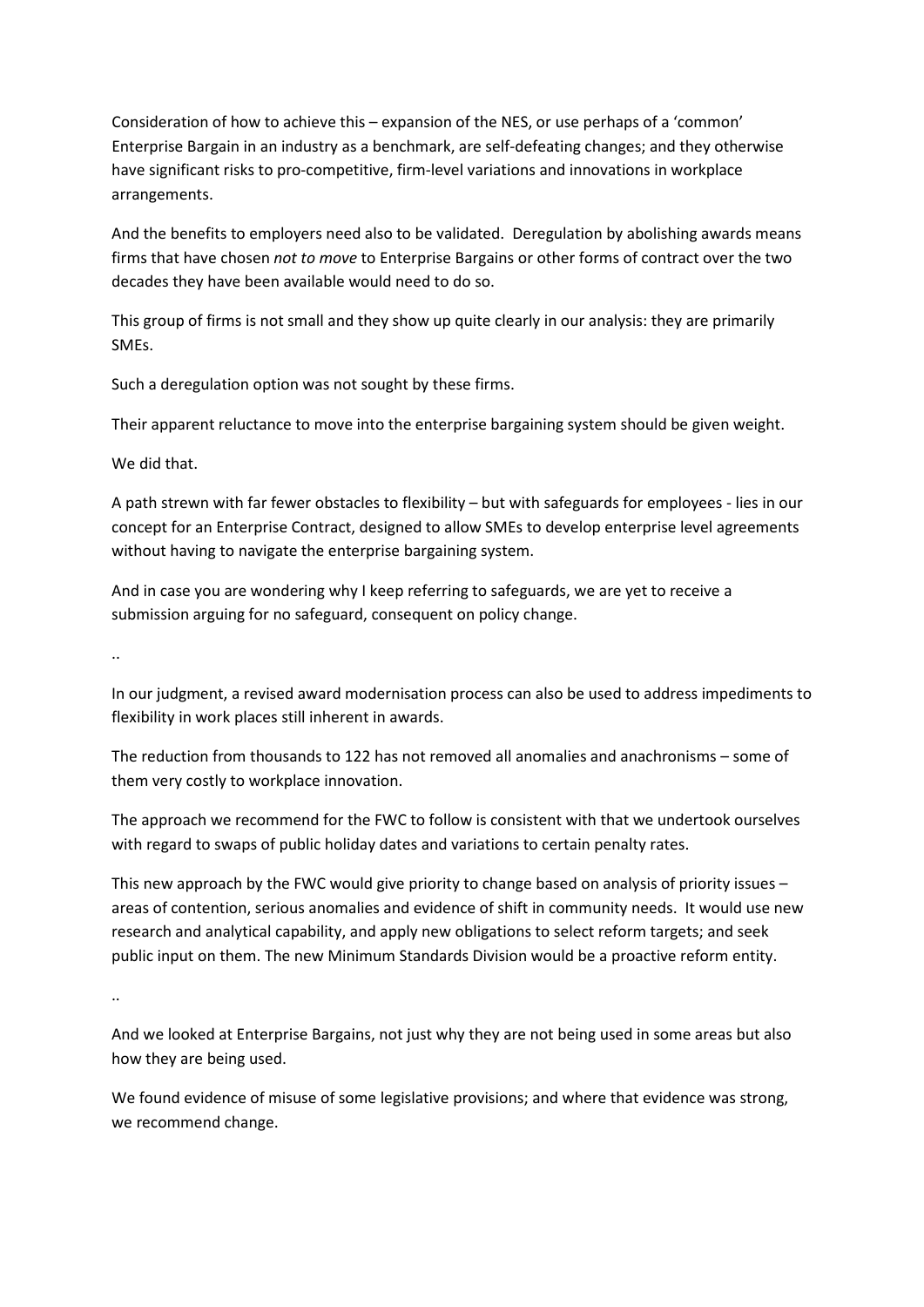The more, however, that the problem was serious but ultimately one of fine judgment, we leant towards using the judgment of the regulator. Which is another reason why having fewer regulators drawn from the ranks of former officials of either employees or employers will be crucial.

..

The discussion above is meant to illustrate issues uncovered in our process that respondents will hopefully take into account when responding to the draft report on the first four elements of the system.

And to obtain clearer advice, should submitters now feel a desire for greater reform. The task for submitters is to think, how can a Minister carry forward my argument. Evidence, fact, data, survey work are not really for the convenience of the Productivity Commission. They provide the foundation to the public debate, without which reform in an area as fraught as this is unlikely to proceed.

..

Let me turn to the fifth element of the system.

Long term improvement in the Australian workplace relations system requires change in the nature and performance of the regulator.

I have been asked since the report draft was released what is in it for the Workplace Relations system of tomorrow.

And my answer is a restructured regulator.

The workplace relations system needs above all else a more robust, transparent process and the expertise to apply it comprehensively across the areas it regulates – much as Productivity Commission reports have found for many policy areas with high regulatory content.

It is obvious and yet so often ignored that if there is to be regulation, the regulator should be fit for purpose.

This is a draft report. Our design for change seeks to address the appointment process as well as the capability, to add up to a shift in culture.

If submitters can offer a better choice for how to ensure the regulator is able to undertake cultural shift, we want to hear it.

For now, the best option, drawn from experience in the Australian environment and from consideration of the key tasks dealing with the future, is:

- modernisation of awards addressing specific hot-spots, in the analytical manner I noted a moment ago;
- improvements to the Minimum Wage process, particularly from the perspective of the unemployed; and
- a shift from form to substance in the assessment of unfair dismissals and Enterprise Bargains.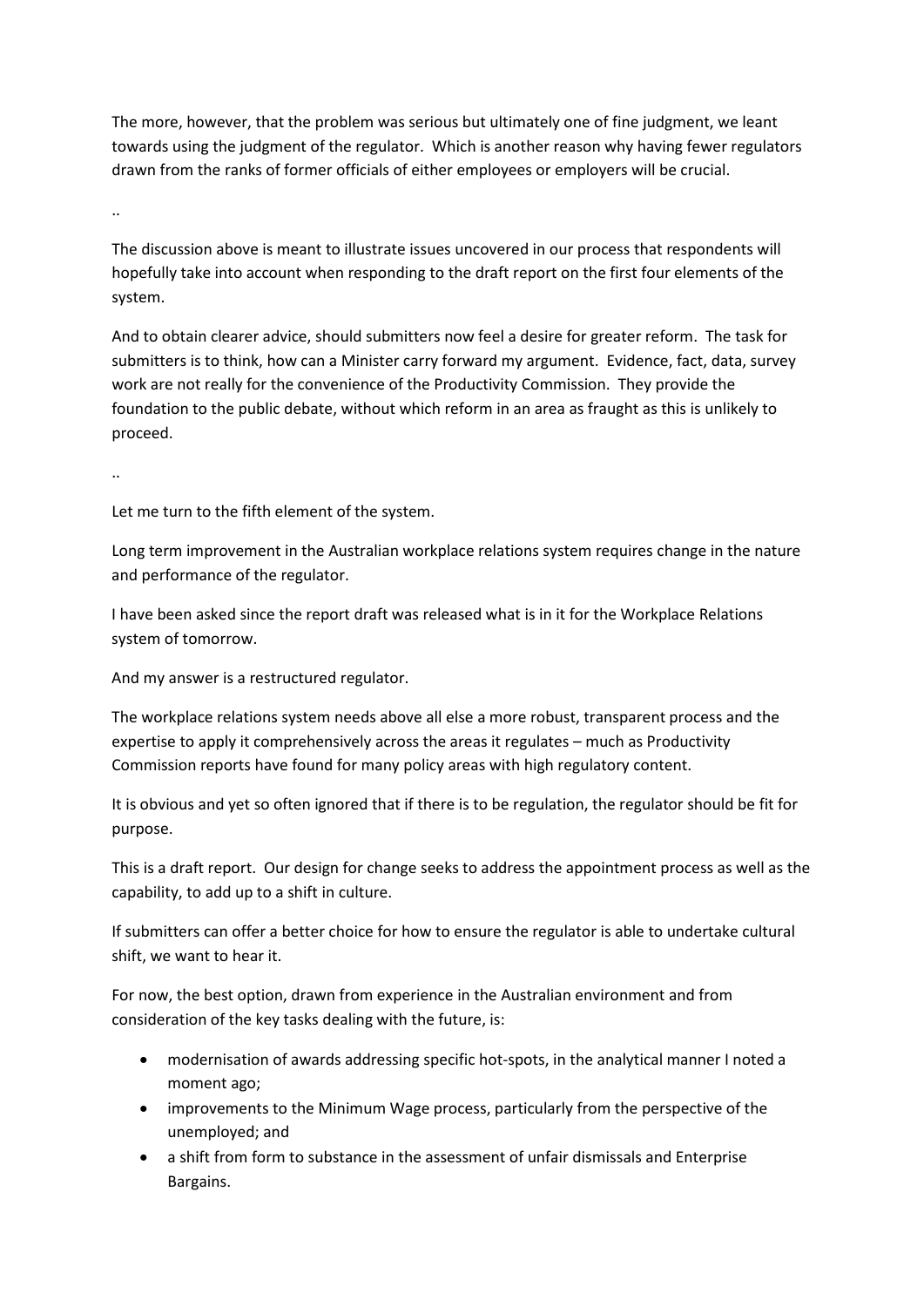In future, the FWC cannot rely on partisan analysis. Any one party's analysis, no matter how sound, will be automatically marked down *in public debate* due to its source. In future, the FWC should be in the public debate.

Based on history, we will not be going this comprehensive review pathway again for years. The FWC has to be tasked to take on this new role.

We propose the FWC look at this option now, in *the current* modernisation process. It could recruit staff for that purpose, quite quickly.

New Commissioners might also be appointed, with relevant skills.

If action occurs in real time, we could all learn something about the prospects for change.

..

For every change we have proposed in this report, we have considered whether a safeguard addressing the market power issue is present; and if not, if and how the revised system should address that issue.

Although it is often presumed to be a one-way street, some safeguards in our report are for employers, related to when they are facing market power.

- Enterprise contract: multiple safeguards; it applies to a class of employees; while designed for new employees, existing employees may join via an IFA but not obliged to do so; there is a NDT (No Disadvantage Test);; complete transparency to the FWO (Fair Work Ombudsman), in a contract model designed for the purpose; and the right to revert to the award (specified in the contract) after 12 months
- Modernisation process: the FWC (Fair Work Commission) will choose the targets, and publish an analysis
- IFAs (Individual Flexibility Arrangements): the NDT applies, and a party can withdraw after 13 weeks if there is no fixed term (or a longer period, but not more than 1 year)
- NDT, not BOOT (Better Off Overall Test): the NDT is better understood in practice by regulators and the parties than the BOOT; in principle, the difference should be minimal.
- Public holiday swap option: it's in 87 awards already and should be in all. To take advantage of it, a vote is required
- Greenfields: strong incentives to complete a negotiation inside 3 months; an obligation for good faith bargaining; and a term for infrastructure projects that matches the life of the project
- Sham contracting: as a safeguard for employees, the test for a breach of the law should be that an employer could not reasonably be expected to know that a contractor arrangement was a sham, rather than had been reckless in so doing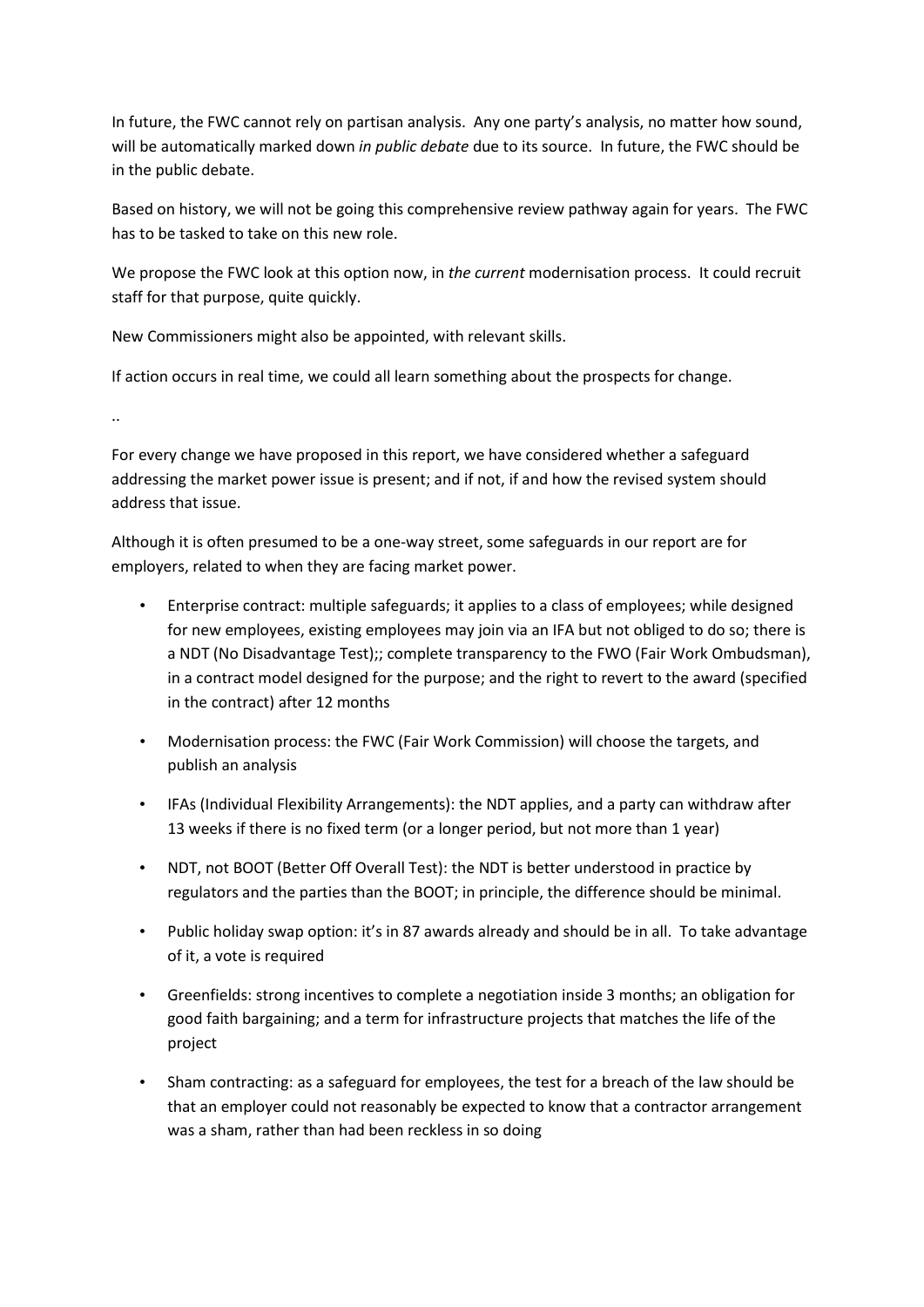- Contractors Enterprise Bargains should not be able to influence or deal in any way with the rates paid to contractors or sub-contractors
- Enterprise Bargaining breakdowns redressing a tactical imbalance, generally against employers, in responding to disputes during negotiations and where practice has deviated from the intent of legislation.

..

I said earlier that I would draw out some of the reforms that have had little attention to date. Again, the intention is that submitters might offer us advice in the second phase of the inquiry.

And I use the headings accordingly.

## Employers

We put forward quite a large number of reforms to the enterprise bargaining process itself. These covered tactics during industrial disputes, entry rights for unions, appointment of bargaining representatives, and limits on workplace flexibility – eg IFAs and use of contractors – imposed on enterprise bargains.

There has been little attention given to these in public comment. It is almost as if employers expect that of course these will all now be fixed.

Perhaps they will. But if the relative silence we have heard to date is a reflection that these are of minimal gain, we need to hear from you.

There is no reason to persist with what will be black letter law amendments, with all the pain involved for governments in Senate negotiations, if these are not important.

## Unions

For the same set of changes, we need to hear from you if the way we have framed these changes is likely to have serious consequences for the imbalance of power between the parties.

The Commission has taken some criticism for its finding that regulation is justified to the extent it offsets high levels of market power held often – but not exclusively - by an employer.

We have sought to maintain balance but if there are deficiencies in our approach to these issues, it is essential to hear them now.

## Reforms affecting particular sectors

While it is preferable to have public policy apply uniformly across sectors or industries wherever possible, there are occasions when it may be necessary to provide solutions to local – albeit serious – issues.

Examples in the draft report are:

Secondary boycotts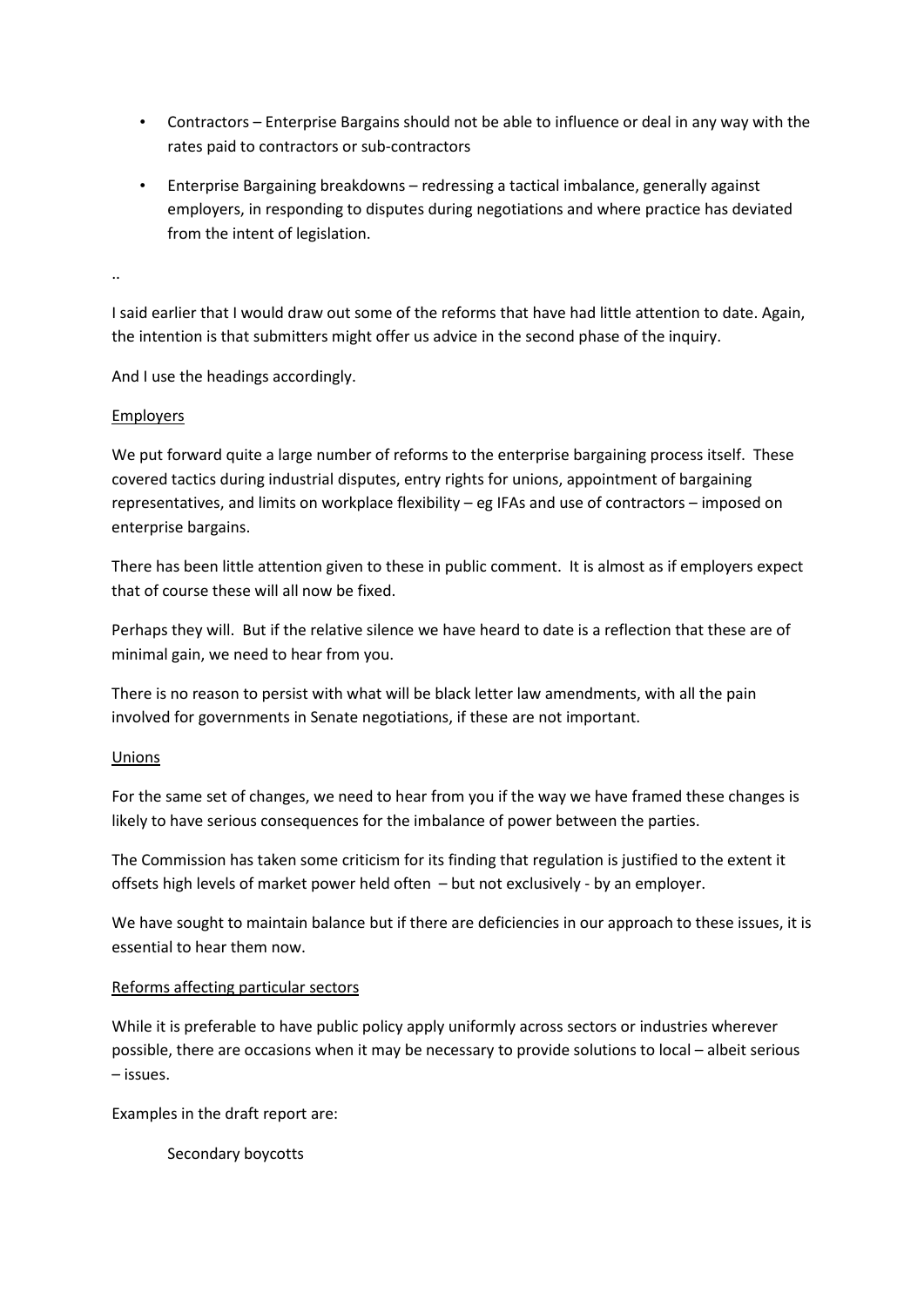penalty rate reform beyond the Hospitality, Entertainment, Restaurant, Retailing and Cafe industries.

In the case of secondary boycotts, we suggest (but are looking for more information) that giving the Fair Work Building and Construction entity responsibility to act as the investigating authority in areas it covers as a specialist regulator might be preferable to a nation-wide reform of the relevant parts of the Competition and Consumer Act.

Secondary boycotts as an industrial tactic seem to be a construction industry issue. But we would like to know if that is not correct.

Our draft report on penalty rates emphasises that community expectations have shifted in the case of some consumer services industries since penalties *to deter* Sunday work emerged, nearly a century ago.

And there are quite obvious anomalies between sectors; and for similar activities.

Whereas in other sectors eg police, nurses and related emergency workers, attitudes have not changed. Their penalties were never designed to be a deterrent to work.

In between these groups, there are many other awards. Further analysis would be a matter for the FWC.

We were told in early comments on our penalty rate reform proposal that this would create a twotier system.

In fact, there are already many more than two tiers to weekend penalty rates.

As a final comment on penalties, nurses regularly work overnight for 15% extra per hour. We show in the report that there are health costs to individuals working regular overnight shifts. Whereas pharmacy assistants gain 100% per hour extra for working on Sundays. The shift back to Saturday rates, an extra 25% or 50% in that industry (it varies), seems quite reasonable if you are prepared to see penalties as compensation for social inconvenience.

Consideration of these issues would of course be undertaken by the Fair Work Commission.

## State and Territory Governments

We have two reforms that may affect State Governments:

- abolishing the right in the National Employment Standards for State and Territory governments to impose the cost of new public holidays on to employers; and
- participation in determining the make-up of a panel to recommend future appointments to a restructured Fair Work Commission.

The NES currently specifies 8 public holidays. Additional days off with pay vary between States, from 3 to 6.

The creation of public holidays would still be a function of States and Territories. But our recommendation is that the costs of any additions to the list – currently an automatic cost to